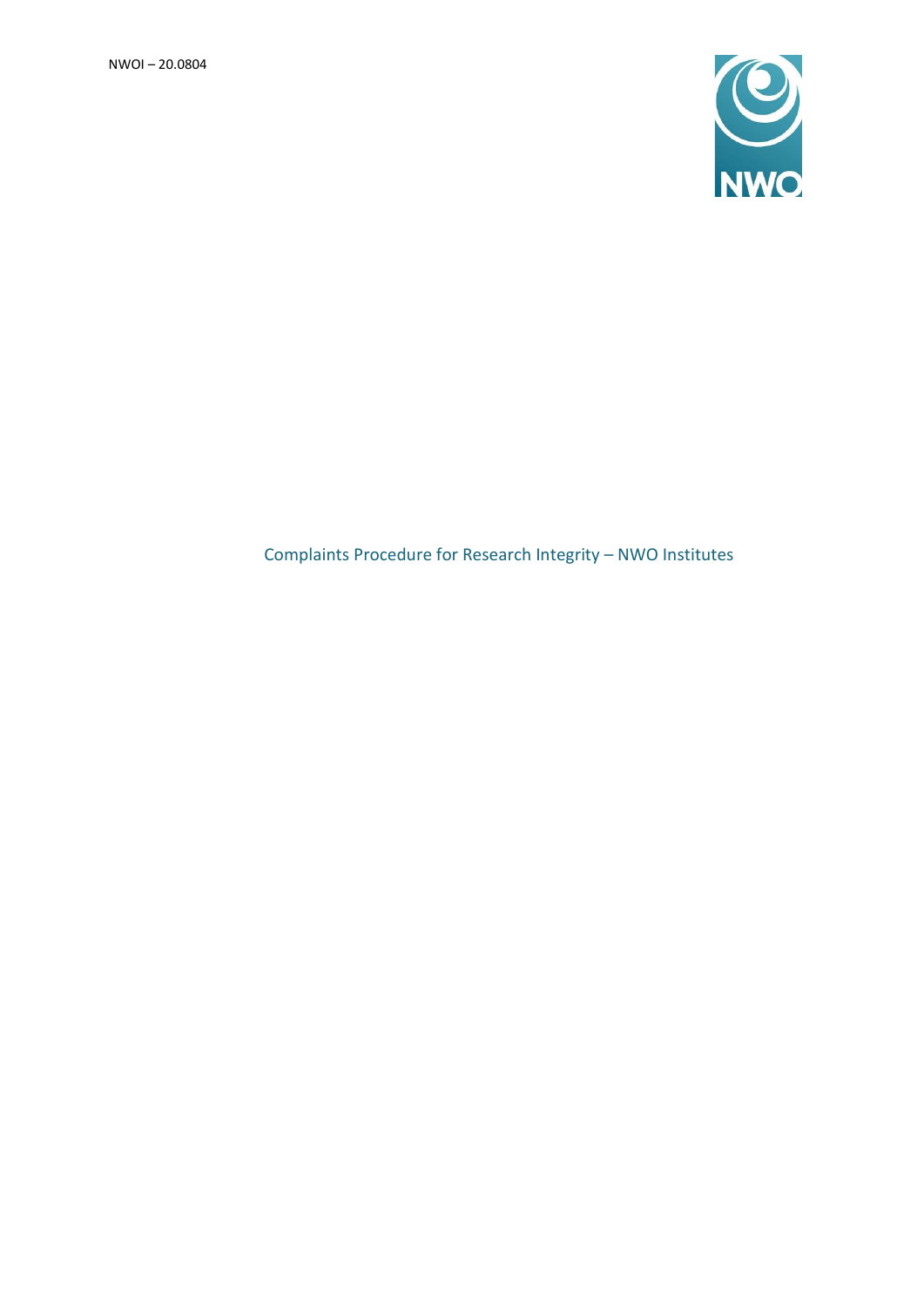

#### **Preamble**

It is essential that scientific research is carried out in accordance with the guiding principles of research integrity: honesty, diligence, transparency, independence and responsibility. Research that does not follow these principles may cause direct harm (for example, to the environment or patients) and may undermine public confidence in science and trust between researchers. NWO therefore considers it its duty to monitor both the quality of scientific research funded by NWO and the quality of scientific research carried out by the NWO Institutes.

Since NWO endorsed the updated Netherlands Code of Conduct for Research Integrity 2018 and adopted a fair and scrupulous procedure for handling suspected complaints related to scientific integrity and the subsequent decisionmaking, the said Code of Conduct is applicable to NWO-I. Anyone may submit a complaint of alleged scientific misconduct to the Confidential Counsellor for scientific integrity. If no solution is reached, the complaint is referred to the *Research Integrity Committee*, which investigates the complaint and issues an opinion. Based on the opinion of the *Research Integrity Committee*, the NWO-I *Board* adopts an initial judgement. The *Complainant* and/or *Respondent* may submit this initial judgement to the Netherlands Board on Research Integrity (LOWI).

The Complaints Procedure for Research Integrity – NWO institutes applies to complaints of alleged "Research Misconduct" (as defined herein) by an NWO-I employee.

#### **I. GENERAL**

#### **Article 1 Definitions**

1. The following definitions apply for the purposes of this Procedure:

a) *Board*: Board of the Netherlands Foundation of Scientific Research Institutes (NWO-I).

b) *Complainant:* the person who addresses a *Complaint* to the *NWO-I Research Integrity Desk*, whether or not via the *Board* or the *Confidential Counsellor*.

c) *Complaint:* a written report (which term includes emails) concerning a (suspected) instance of *Research Misconduct* on the part of an *Employee*.

- d) *Complaints Procedure*: the present *Complaints Procedure for Research Integrity.*
- e) *Confidential Counsellor:* a person appointed by the *Board* as a confidential counsellor for research integrity*.*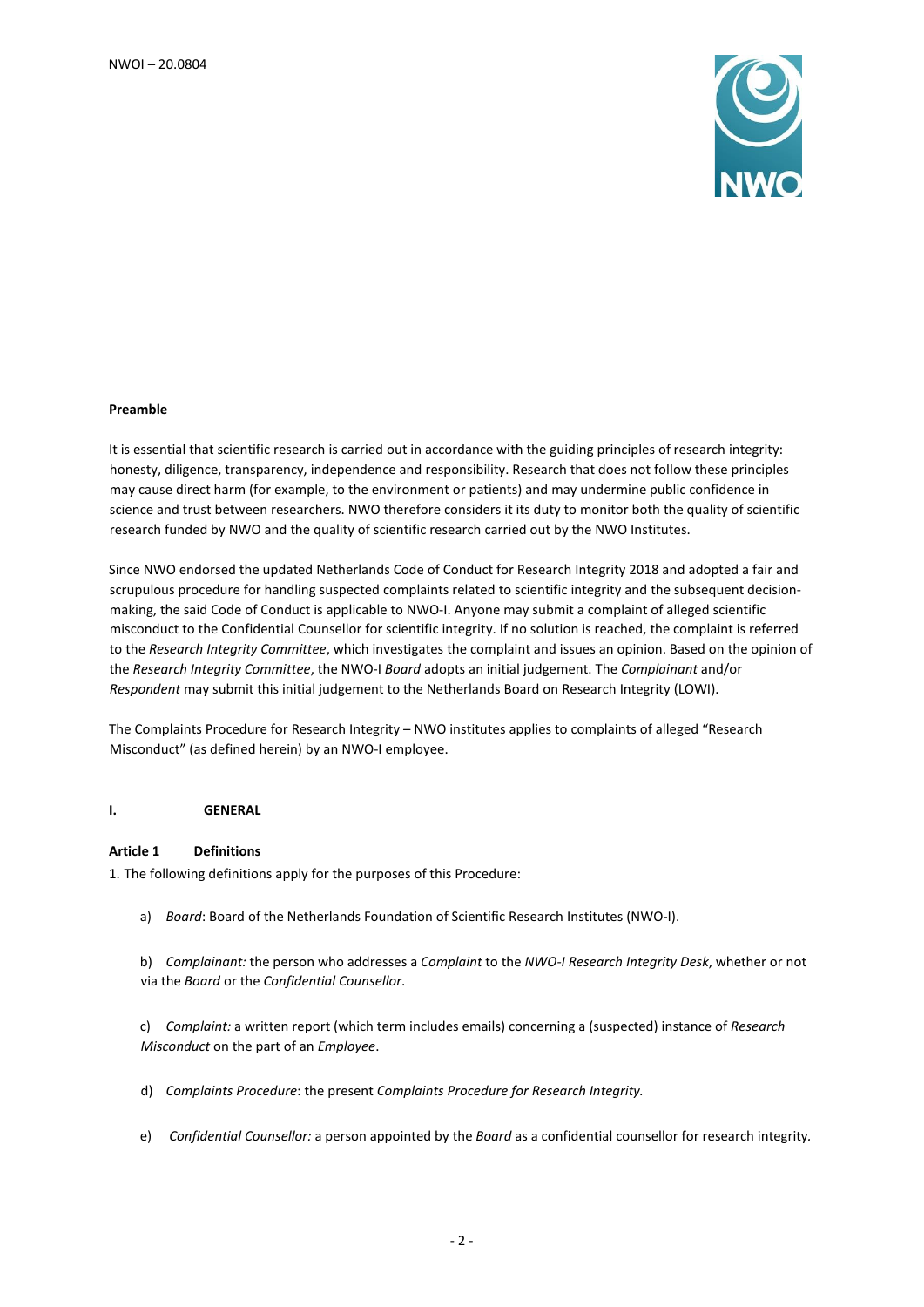

f) *Director NWO-I*: the director Netherlands Scientific Research Institutes.

g) *Employee*: a person who has or has had an employment contract with *NWO-I* or one of its Institutes under the WVOI collective labour agreement, or who is or has been otherwise employed under the responsibility of *NWO-I* or one of its Institutes.

h) *Institute*: as defined in the Statutes of NWO-I.

i) *Institute Director*: as defined in the Statutes of NWO-I.

j) *LOWI:* Netherlands Board on Research Integrity.

k) *Netherlands Code of Conduct for Research Integrity*: the Netherlands Code of Conduct for Research Integrity as endorsed by *NWO*, which took effect on 1 October 2018.

l) *NWO*: Dutch Research Council.

m) *NWO-I*: Netherlands Foundation of Scientific Research Institutes.

n) *NWO Supervisory Board*: the supervisory board of the Dutch Research Council.

o) *Research Integrity Committee:* a committee set up by the *Board* to assess the content of the complaint and to inform and advise the *Board* concerning its findings. The *Board* may set up an ad hoc or a permanent committee.

p) *Research Integrity Desk*: digital mailbox for submitting a *Complaint*; has an *Research Integrity Desk Secretariat.*

q) *Research Integrity Desk Secretariat:* the Legal Affairs department of *NWO-I* that acts as the Secretariat of the *Research Integrity Desk*.

r) *Research Misconduct:* the infringing of nationally and internationally accepted standards of research conduct, as set out in the applicable *Netherlands Code of Conduct for Research Integrity*.

s) *Respondent:* an Employee whose conduct is the subject of a complaint or an investigation carried out by the Research Integrity Committee at the Board's request.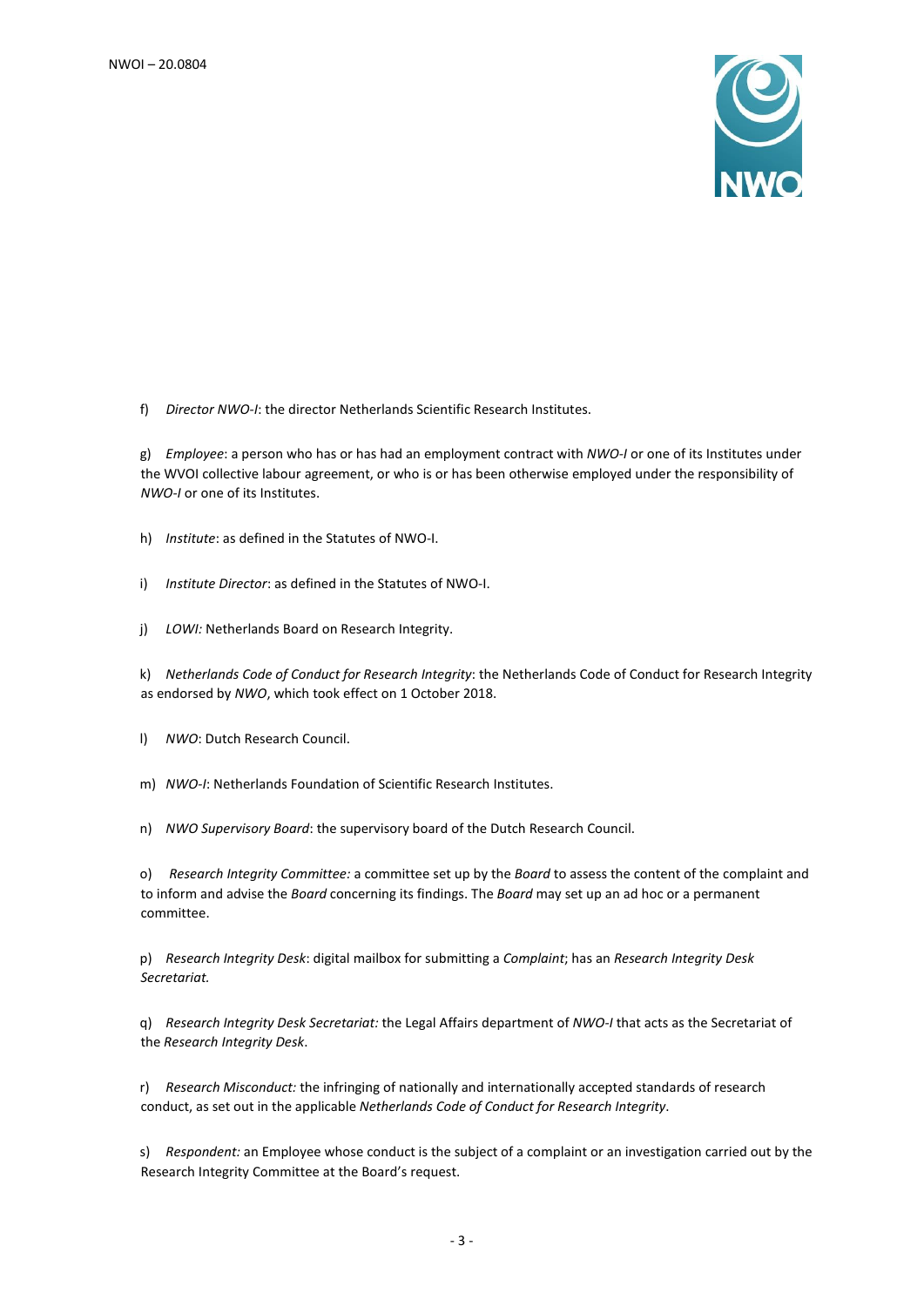

Where the terms "he", "him" or "his" are used in this Complaints Procedure for Research Integrity, they may also be read as "she" or "her".

## **Article 2 General**

- 1. Anyone may consult the *Confidential Counsellor* if they have a question or a *Complaint* concerning the conduct of scientific research.
- 2. Anyone may submit a *Complaint*. For the procedure, please see Sections II and III of this *NWO-I Complaints Procedure for Research Integrity*.
- 3. All parties involved in the *Complaint* must provide the *Confidential Counsellor* or the *Research Integrity Committee* with all cooperation that the latter may reasonably request in the exercise of their powers. If such cooperation is not forthcoming, the *Board* may draw the conclusions it deems appropriate.
- 4. All persons involved in handling a *Complaint* must maintain confidentiality regarding everything that comes to their knowledge in connection with the *Complaint*. This duty of confidentiality continues after the end of the Procedure, except in the case of anonymised reporting, e.g. in annual reports. If the duty of confidentiality is breached, the *Board* may impose appropriate measures.

## **II. CONFIDENTIAL COUNSELLOR**

#### **Article 3 Appointment of a** *Confidential Counsellor*

- 1. The *Board* appoints a *Confidential Counsellor* (or multiple *Confidential Counsellors*) for a term of five years. A one-off reappointment for a consecutive term not exceeding five years is possible. Members of the *NWO* Supervisory Board, members of the *Research Integrity Committee and persons who hold administrative positions at NWO-I or NWO* are excluded from appointment*;*
- 2. At least one Confidential Counsellor is no Employee of NWO-I or NWO.
- 3. A *Confidential Counsellor* should at least have the following qualifications:
	- a) has experience of conflict management;
	- b) has an impeccable scientific reputation;
	- c) carries out no other activities that could interfere with the independency role of confidential counsellor.
- 4. The *Board* may terminate the appointment of a *Confidential Counsellor* prematurely:
	- a) at the *Confidential Counsellor's* own request;
	- b) if the *Confidential Counsellor* no longer meets the requirements for appointment set out in paragraph 2;
	- c) due to improper performance as a confidential counsellor.
- 5. The activities of the *Confidential Counsellor* are governed by the *NWO* Code for Dealing with Personal Interests.
- 6. Mediation by the Confidential Counsellor is only possible upon approval of Complainant and Respondent.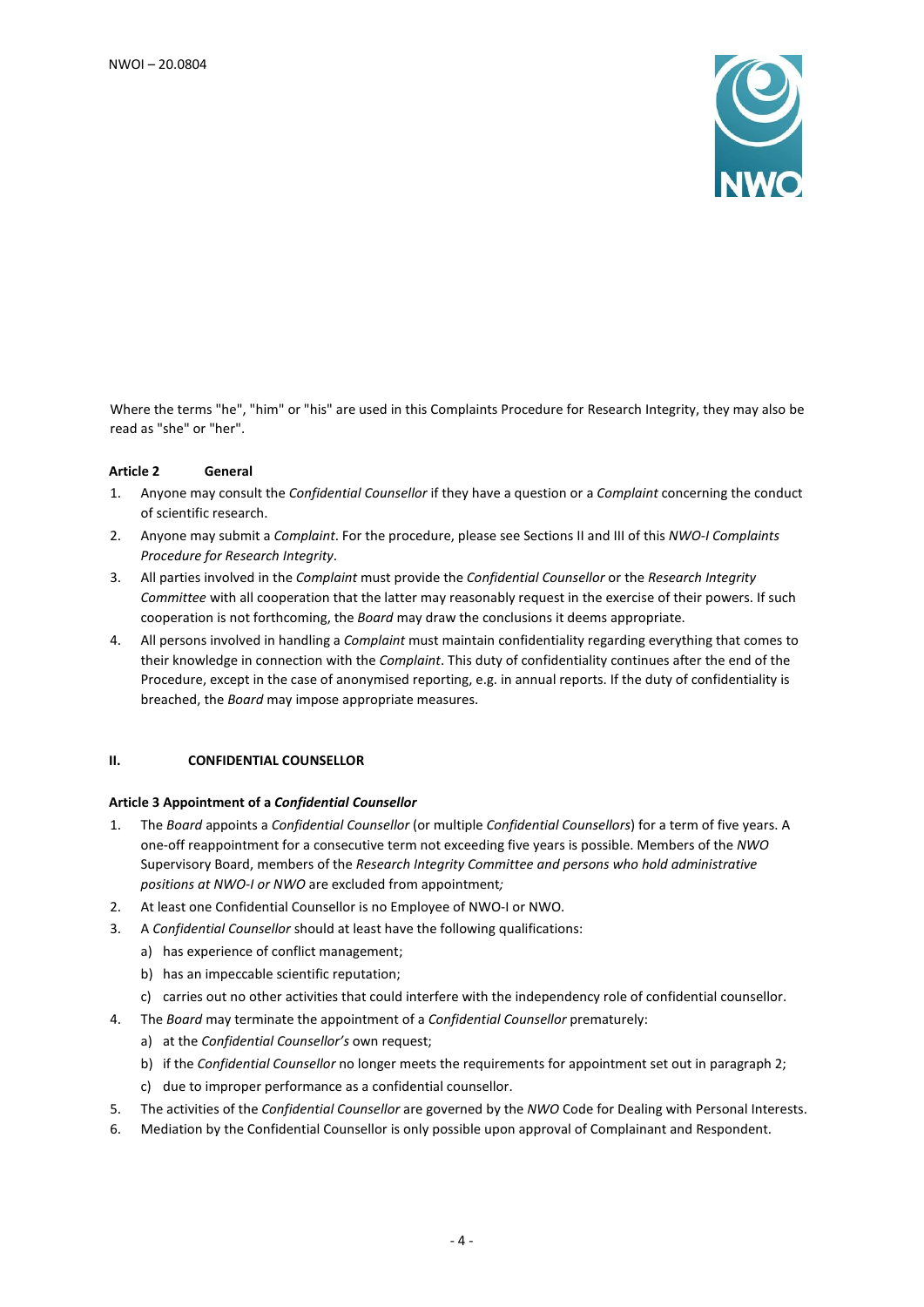

# **Article 4 Duties of Confidential Counsellor**

*The Confidential Counsellor*:

- 1) Acts as a point of contact for questions and complaints concerning the conduct of scientific research, including the publication of research results.
- 2) Attempts if there are opportunities for doing so to resolve complaints amicably by mediation between the parties or by other means.
- 3) Refers the *Complainant* to the *Research Integrity Committee* via the *Research Integrity Desk* and the *Research Integrity Complaints Procedure* by asking the *Research Integrity Committee* to investigate the complaint if a solution under 2) is not possible.
- 4) Reports on the activities to the *Board* by means of a retrospective annual report worded in general terms without identifying any individuals.
- 5) May not assist both the *Respondent* and the *Complainant*.
- 6) Must maintain confidentiality regarding everything that becomes known to them in their capacity.

#### III. **COMPLAINTS PROCEDURE**

#### **Article 5 Research Integrity Committee; appointment and composition**

- 1. The *Board* sets up a *Research Integrity Committee* to assess the content of a *Complaint*. This may be an ad hoc or a permanent committee.
- 2. The NWO-I *Research Integrity Committee* consists of a chairperson and at least two other members. At least one of the members is a lawyer.

The members of the NWO-I *Research Integrity Committee* are appointed by the *Board*, in the case of a permanent committee, for a term of five years. The *Board* may determine whether the *Research Integrity Committee* can be temporarily expanded to include experts or ad hoc members who may or may not be associated with the organisation.

- 3. Members of the *NWO* Supervisory Board, the *Confidential Counsellor* and the relevant *Institute Director* are not eligible for appointment to the NWO-I *Research Integrity Committee*.
- 4. A member of the NWO-I *Research Integrity Committee* should at least have the following qualifications:
	- a) deals well with conflicts and differences of opinion;
	- b) has an impeccable scientific reputation;
	- c) is not an employee of *NWO-I* and holds no managerial position at *NWO-I* or otherwise that could hinder the proper functioning.
- 5. The *Board* may terminate the appointment prematurely:
	- a) at the own request of the chairperson or member of the *Research Integrity Committee*;
	- b) if the chairperson or member of the *Research Integrity Committee* no longer meets the requirements for appointment set out in paragraph 3;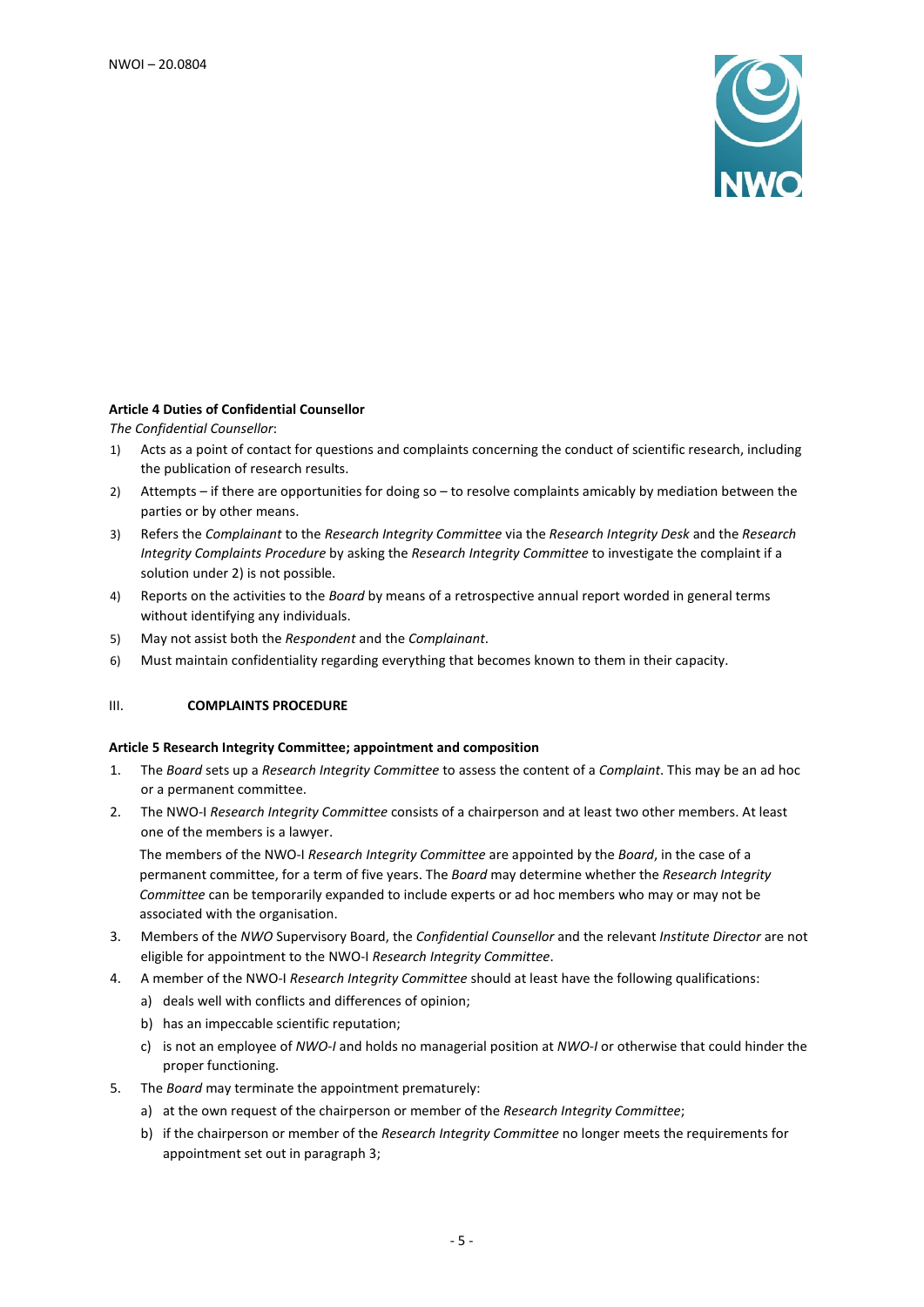

- c) due to improper performance as a chairperson or member of the *Research Integrity Committee*.
- 6. A Confidential Counsellor of the Research Integrity Desk is not eligible for appointment as a chairperson or member of the Research Integrity Committee.
- 7. The activities of the Research Integrity Committee are governed by the NWO Code for Dealing with Personal Interests.

#### **Article 6 Research Integrity Committee; duties**

The duties of the *Research Integrity Committee* are to investigate the *Complaint* or request (based on Article 11) and to advise the *Board* accordingly.

## **Article 7 Research Integrity Committee; powers**

The *Research Integrity Committee* has the power to:

- 1) Obtain information from *NWO-I* employees and bodies.
- 2) Demand access to all documentation and correspondence that it deems relevant to its investigations, and to seize or order the seizure of such documentation and correspondence if it deems necessary. The term "documentation" includes the research data to which the *Complaint* relates. If the *Research Integrity Committee* deems it necessary, non-publicly available parts of the scientific research and related data will be made available for inspection to persons specifically designated by the *Research Integrity Committee*. These persons carry out the inspection under a strict duty of confidentiality and share their findings only with the *Research Integrity Committee*. The relevant findings will be presented in the opinion of the *Research Integrity Committee* in such a way that the confidentiality of the research or the research data is not infringed.
- 3) Consult experts or other third parties who may or may not be associated with the organisation.

#### **Article 8 Research Integrity Committee; working methods**

The working methods of the *Research Integrity Committee* are determined by the chairperson, provided no further regulations on working methods have been laid down.

#### **Article 9 Research Integrity Desk Secretariat**

- 1. The Legal Affairs department of *NWO-I* acts as the Secretariat of the *Research Integrity Desk*.
- 2. The *Research Integrity Desk Secretariat*:
	- a) advises the *Board* on whether the *Complaint* can be handled by *NWO-I*, and reports on this to the *Board;*
	- b) supports the *Confidential Counsellor* in the performance of its duties;
	- c) supports the *NWO-I Research Integrity Committee*
	- d) in the performance of its duties.

#### **Article 10 Submitting a Complaint**

1. Anyone may submit a *Complaint* to the *Research Integrity Desk*.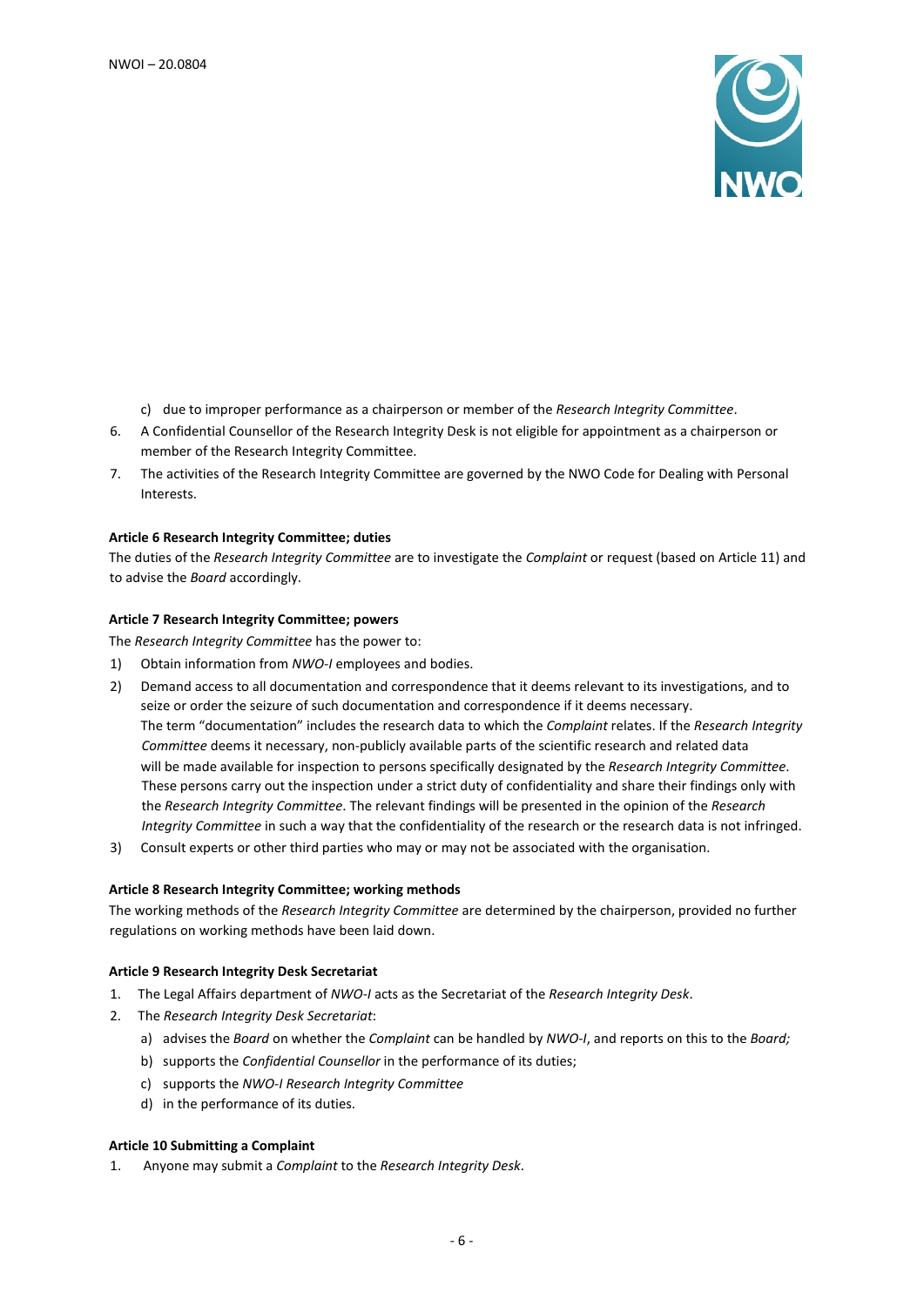

- 2. The *Complaint* should be in Dutch or English, and should include at least:
	- a) the name and address of the *Complainant*;
	- b) the date;
	- c) the signature of the *Complainant*;
	- d) a description of the alleged *Research Misconduct;*
	- e) the name or description of the person(s) against whom the *Complaint* is addressed, indicating the relationship between the *Respondent* and the *Complainant;*
	- f) a clear description of the alleged *Research Misconduct.*
- 3. The *Complainant* should submit the *Complaint* together with any supporting evidence in the *Complainant*'s possession.
- 4. If the *Complaint* is a repeat of a complaint previously handled by *NWO-I*, the *Board* may dismiss the *Complaint* with reference to its previous decision, unless the *Complainant* demonstrates newly emerged facts or changed circumstances.

#### **Article 11**

The *Board* may also ask the *Research Integrity Committee* to investigate alleged *Research Misconduct* without a *Complaint* having been submitted.

# **Article 12**

The *Research Integrity Committee* will consider an anonymous complaint only if the *Research Integrity Committee* sees good reason to do so on the basis of:

- 1) compelling public interests or compelling interests of the organisation or the respondent, and
- 2) the factual basis for the *Complaint* can be investigated without input from the *Complainant*.

#### **Article 13**

If the *Complaint* concerns a member of the *Board*, the *NWO* Supervisory Board will assume the role and powers assigned to the *Board* under this Procedure.

# **Article 14**

If a *Complaint* concerns an *Employee* who has been employed by one or more other institutions that have endorsed the *Netherlands Code of Conduct for Research Integrity* and the *Complaint* can therefore be investigated at multiple institutions, the *Complaint* may be handled jointly, or the institutions may make other arrangements for its handling. In this case, the handling of the *Complaint* will be decided by the *Board*.

#### **Article 15 Receipt of the** *Complaint*

1. The *Research Integrity Desk Secretariat* confirms receipt of the *Complaint* in writing within one week.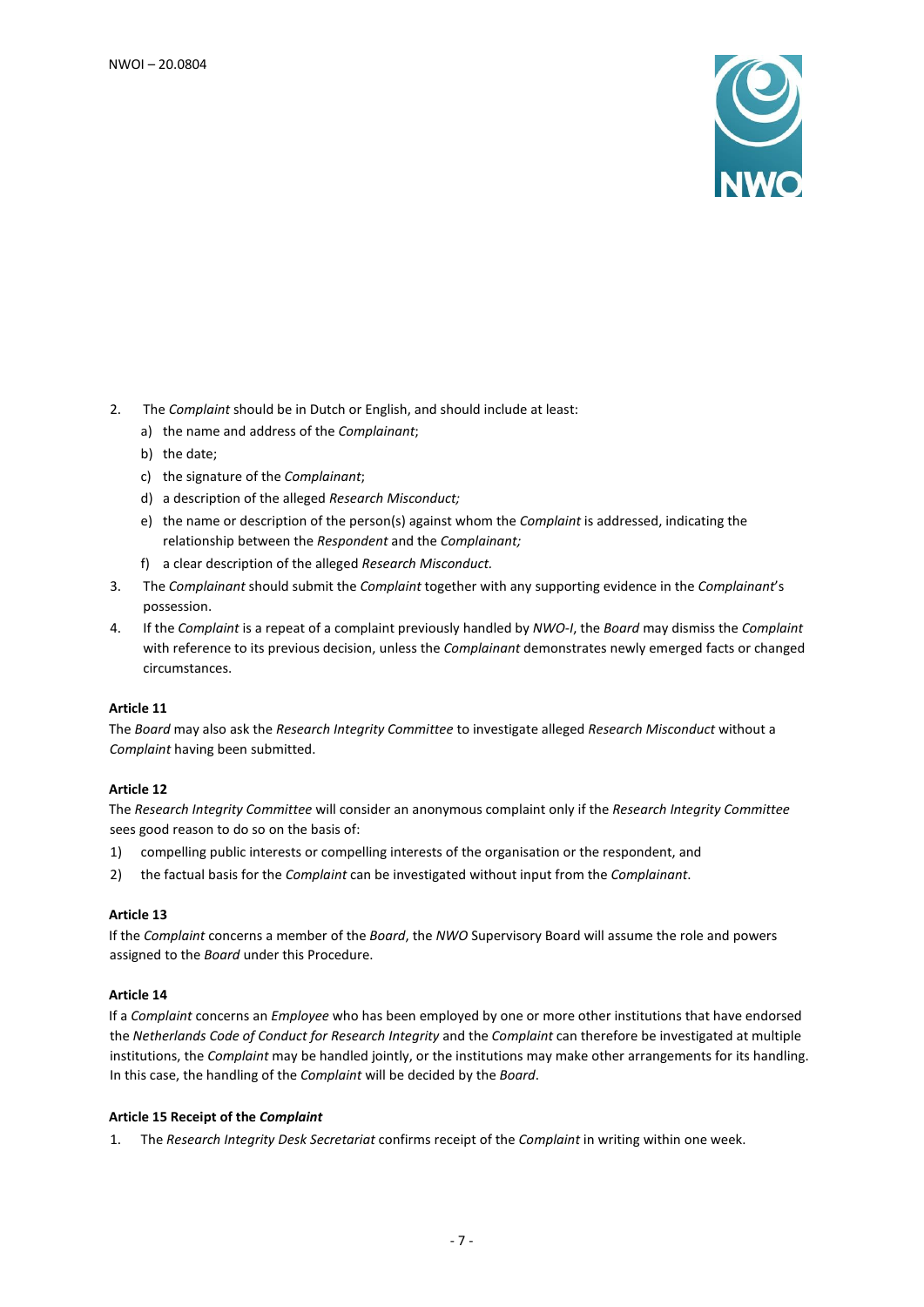

- 2. The *NWO-I Research Integrity Desk Secretariat* informs the *Respondent,* the *Complainant* and the relevant *Institute Director* of the receipt of the *Complaint* and the further procedure within three weeks.
- 3. The *Board* may decide not to consider a *Complaint* if:
	- a) the *Complaint* does not meet the requirements set out in Article 10, second paragraph, of this Procedure, provided the *Complainant* has been given the opportunity to rectify the omission within a reasonable time limit;
	- b) the *Complaint* may be subjected to the judgement of a research integrity committee of another institution;
	- c) the *Complaint* has already or has previously been subjected to the judgement of a research integrity committee of another institution or judicial authority;
	- d) too long a period has elapsed since the alleged *Research Misconduct*, or the *Complainant* has waited an unreasonably long period before submitting a *Complaint;*
- 4. If the *Board* considers the *Complaint* admissible, the *Board* sets up a temporary or permanent *NWO-I Research Integrity Committee* in accordance with Article 5, if this has not already been done, and asks the *NWO-I Research Integrity Committee* to assess the content of the *Complaint*.

# **Article 16 Handling by the** *Research Integrity Committee*

- 1. If the *Research Integrity Committee* considers the *Complaint* to be manifestly unfounded on first evidence, the *Research Integrity Committee* may rule that the *Complaint* is manifestly unfounded because:
	- a) the *Complaint* concerns a purely professional difference of opinion;
	- b) the *Complaint* is attributable solely to a labour dispute;
	- c) the *Complaint* is manifestly unfounded;
	- d) the *Complaint* is manifestly trivial.

In this case, the *Research Integrity Committee* will immediately issue an opinion to the *Board* within four weeks if they are of the opinion that the substance of the *Complaint* cannot be dealt with. The *Board* takes the decision subsequently and sends its decision to the *Complainant* and the *Respondent* as soon as possible. The decision of not dealing with substance of the Complaint is a decision with the meaning of article 17 section 1.

- 2. If the substance of the *Complaint* is handled by the *Research Integrity Committee*, the following procedure applies:
	- a) The *Research Integrity Committee* informs the *Complainant*, the *Respondent* and the relevant *Institute Director* of the *Complaint*.
	- b) The *Research Integrity Committee* gives the *Respondent* the opportunity to submit a written defence and sets a reasonable time limit for doing so.
	- c) The *Research Integrity Committee* hears the parties it considers to be involved in the *Complaint*, including the *Complainant* and the *Respondent*.
	- d) The parties may be assisted at the hearing by an authorised representative or a lawyer.
	- e) Hearings are not conducted in public.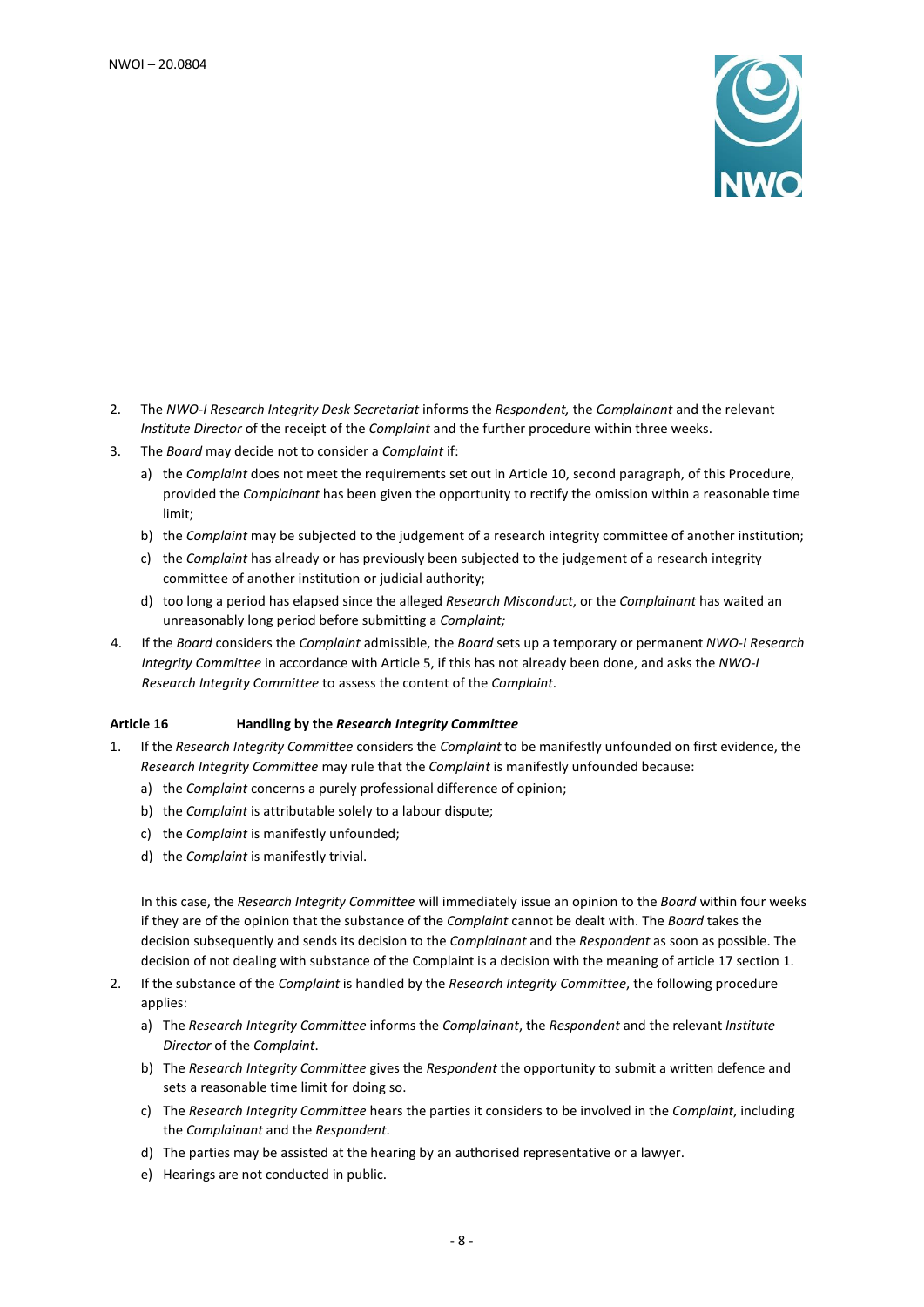

- f) The *Research Integrity Committee* may hear witnesses and experts or ask experts to submit a written report.
- g) Hearings are minuted or recorded.
- h) The *Complainant* and the *Respondent* are heard in each other's presence unless there are compelling reasons for not doing so. In such a case, any parties not present at the hearing will be informed of the matters discussed in their absence.
- 3. In accordance with Article 7, the *Research Integrity Committee* may request access to all documentation and correspondence that it deems relevant to the assessment of the *Complaint*.
- 4. Within ten weeks after assessing the content of the *Complaint*, the *Research Integrity Committee* issues a written opinion to the *Board* on whether or not the *Complaint* is well-founded. The *Research Integrity Committee* may extend this term once by no more than four weeks.
- 5. The opinion of the *Research Integrity Committee* should include at least:
	- a) a description of the procedure followed;
	- b) a description of the positions of the parties involved, and the views of any witnesses and/or experts who have been consulted;
	- c) whether the *Research Integrity Committee* considers the *Complaint* to be founded or unfounded and, if it considers it to be founded, which of the qualifications referred to in Section 5.2 of the Netherlands *Code of Conduct for Research Integrity* should in its opinion be attributed to the *Complaint*;
	- d) the grounds of the opinion of the *Research Integrity Committee*.
- 6. The opinion of the *Research Integrity Committee* is submitted to the *Confidential Counsellor* for information.
- 7. The *Research Integrity Committee* reports on its activities to the *Board* by means of a retrospective annual report for the purpose of the annual report of NWO-I. In the report contains report on the cases handled and the activities carried out in general terms without information relating to identifiable persons.

#### **Article 17 Decision-making and follow-up procedure**

- 1. The *Board* adopts its initial judgement on the *Complaint* in its next meeting after receiving the opinion of the *Research Integrity Committee*.
- 2. The *Board* immediately issues a written notification of the initial judgement to the parties involved in the *Complaint*, including the *Complainant* and the *Respondent*, together with the opinion of the *Research Integrity Committee*. If the *Board* deviates in its initial judgement from the opinion of the *Research Integrity Committee*, the reason for the deviation will be stated in the initial judgement.
- 3. The *Complainant* and the *Respondent* may ask the *LOWI* to issue an opinion on the *Board*'s initial judgement within six weeks after the date of the initial judgement. The current *LOWI* regulations apply to the procedure.
- 4. If the *Complainant* has not asked the *LOWI* for an opinion within the term referred to in the third paragraph, the initial judgement will be converted into a final judgement. The parties involved will be notified of this in writing.